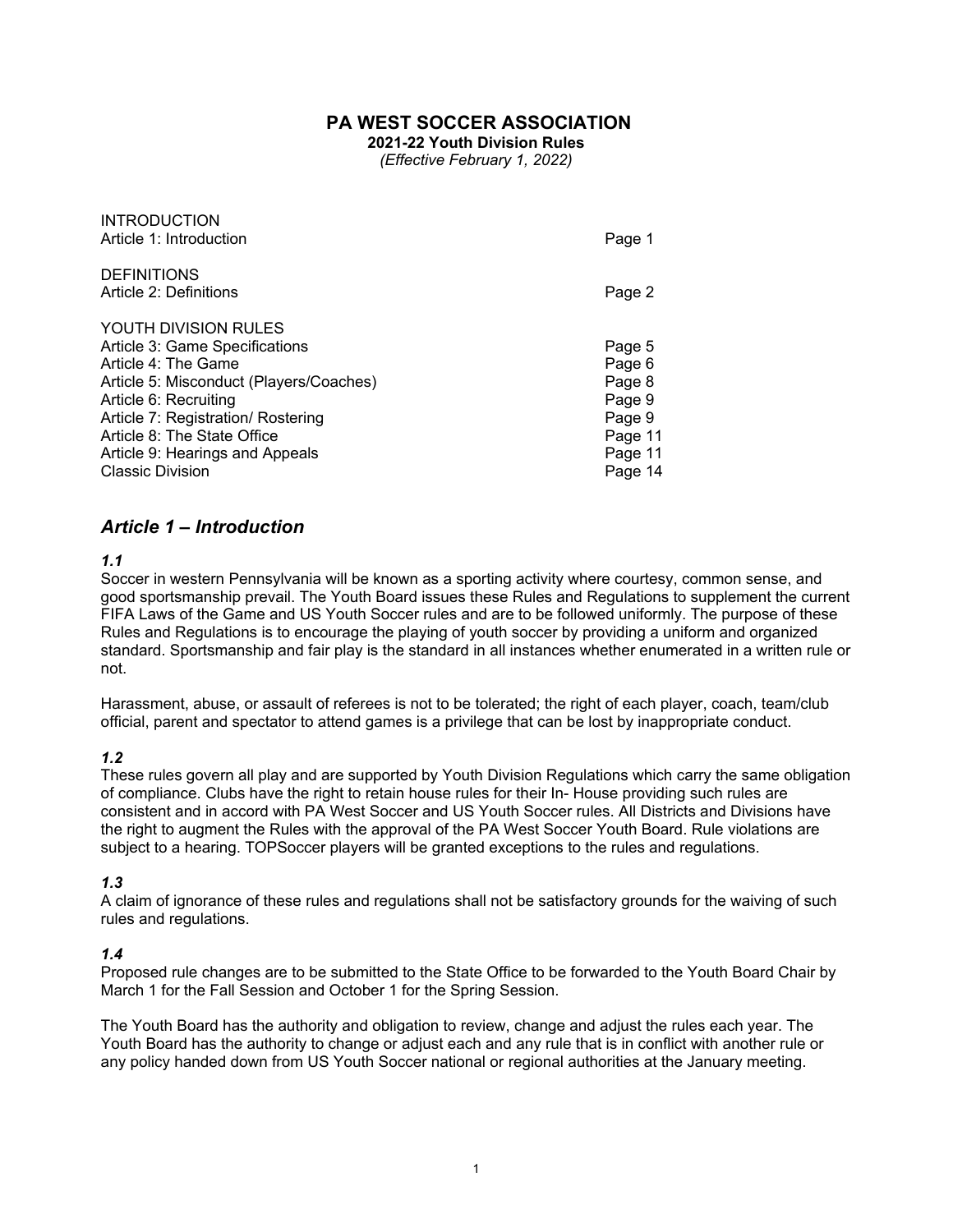## *1.5*

All illegal drugs, alcoholic beverages, and weapons are prohibited at all PA West Soccer sanctioned or sponsored activities, where youth are present. Clubs/individuals who do not comply with this rule will be required to appear before the Disciplinary Committee. Those found guilty of violations of this rule will be subject to suspension for up to one playing season (one year). The Divisional/District Director, or Tournament Chair, will immediately suspend those involved until the Disciplinary Committee has met and decided the case.

## *1.6*

Only the Youth Board has the authority to grant exceptions to these rules. All requests for exceptions must be submitted by the Club President in writing to the Youth Board President or his designee (e.g. the Rules Committee) who will include the request on the agenda for discussion at the next regularly scheduled youth board meeting. A  $\frac{3}{4}$  vote of the members present will be required to grant an exception. All exception hearings will be held in executive session. These rules will remain in effect until revised or amended as provided by the PA West Soccer Constitution and By-Laws. These rules supersede all presently effective rules. Each District/Division shall have the right to impose fines upon its member clubs/teams for nonattendance at division presidents meetings, or to require clubs/teams to post performance bonds for various age group participation. Such fines must be approved by a majority of club voting members present (as defined by that District/Division) from the specific District or Division imposing the fine; all such levies must be approved prior to the start of any season and confirmed by the Youth Board.

## *1.7*

For all disciplinary matters overnight, regular and express, or certified letter (signature required) shall be the official means of communication, supplemented but not replaced by phone calls or email.

## *1.8*

PA West Soccer's Youth Division may adjust the Youth Division Playing Rules as necessitated by amendments to the PA West Soccer Constitution and/or Bylaws.

# *Article 2 - Definitions*

*ABANDONED GAME:*  (See TERMINATED GAME)

*CLASSIC DIVISION:*  A Saturday playing League for players U12 through and including U20

*COMPETITIVE DIVISIONS:*  PA West Soccer will offer the following competitive leagues of play: State Leagues Division 1 - 4

#### *COMPETITIVE PLAYER:*

A player registered in a competitive program. Competitive programs are as follows: Teams in State Leagues Division 1 – 3 and any other national affiliate.

*DISTRICT:* 

A geographically defined area in which the elected Director organizes travel for Divisions 5 and 6 Travel Teams and coordinates any In-House (Recreational League) program matters.

*DIVISION:* 

Inter-District Competitive Leagues in which the elected Director organizes travel for that specific league/division

*FRIENDLY GAME:* 

These games can be arranged by the coach and does not affect the outcome of any league.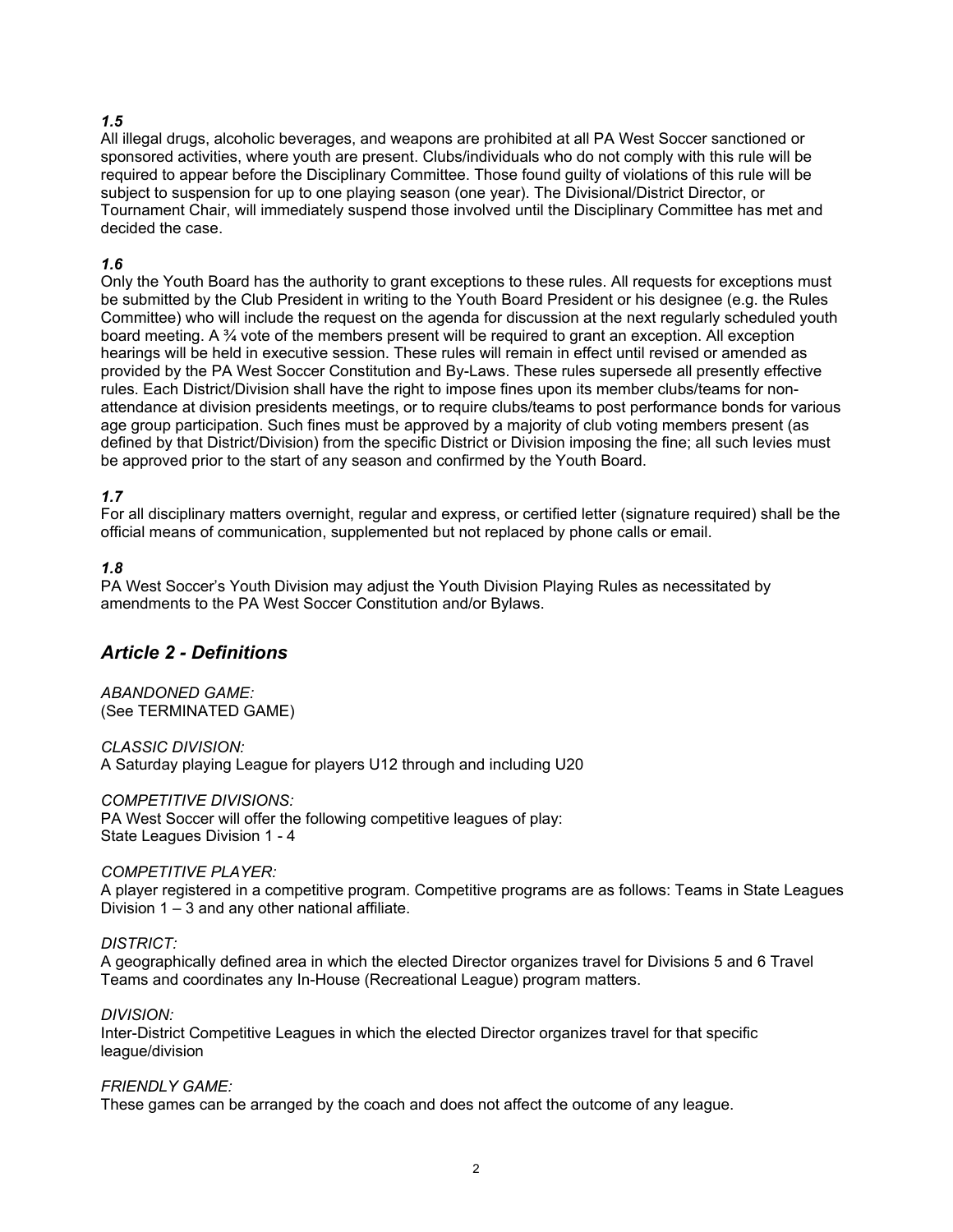## *IMPARTIAL HEARING COMMITTEE:*

An impartial hearing committee is composed of individuals who are not directly involved in the event that required a hearing.

## *IN-HOUSE:*

A league administered at the local Club in which:

- 1. The use of tryouts, invitations, recruiting or any like process to roster players selectively to any team or player pool on the basis of talent or ability is prohibited;
- 2. The Club accepts as participants any and all eligible youths (subject to reasonable terms or registration);
- 3. A system of rostering players is employed for the purpose of creating a fair or balanced distribution of playing talent among all teams or playing pools participating; and,
- 4. Each player plays at least one-half (1/2) of each game except for reasons of injury, illness or discipline.

## *INVOLUNTARY RELEASE:*

The removal of a player from a team's roster at the request of team authorities. (See National Championship Rule 101 and PA West Soccer State Cup Rules for restrictions and specific conditions for teams entering such competitions.)

## *LEAGUE:*

A structured group of four (4) or more teams joined for the purpose of inter-team play under a common set of administrative and competition rules.

## *LEAGUE GAME:*

A game scheduled by the Playing Division/District/League Director. These are required games.

#### *MAKE-UP GAME:*

A scheduled league game that is rescheduled because the original game was canceled due to inclement weather, or other emergencies affecting playing conditions through no fault of the participants or spectators.

#### *PLAYING SEASON:*

September 1 of one calendar year thru August 31 of the following calendar year.

#### *PLAYING SESSION:*

The period of play for either fall or spring. Starting and ending dates of actual play (fall or spring sessions) are established by the Youth Board.

#### *PICK-UP GAME:*

Game played where one or more of the following conditions occur:

- 1. One (1) or more players may not be registered;
- 2. Officials are not used;
- 3. Registered adult supervision is lacking. No player, spectator, coach, or Club is covered by PA West Soccer insurance in such games.

#### *RECRUITING:*

Any effort made directly or indirectly on behalf of a team or club to attract a player to said team or club.

#### *REGISTRATION:*

The execution of an intent to play the sport of soccer and the paying of fees to become a member of a specific team/club, PA West Soccer, and US Youth Soccer.

## *ROSTERING:*

The assignment of a registered player to a team.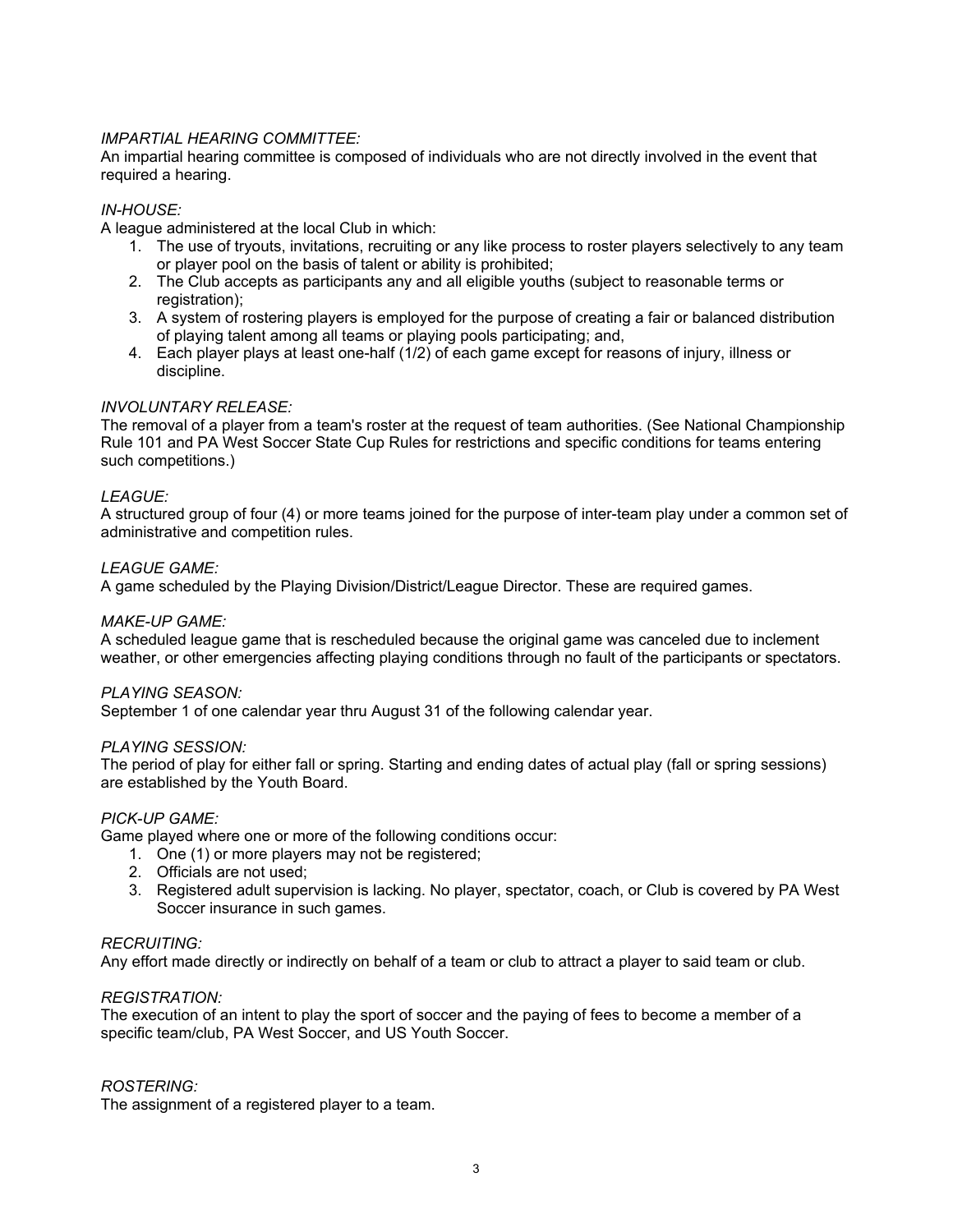## *SCRIMMAGE GAME:*

Practice game played between two PA West Soccer registered teams with no referees.

## *TEAM CARD ACCUMULATION:*

The number of cards (red and yellow) accumulated by players and coaches on a team as on record at the State Office.

#### *TEAM INTEGRITY:*

A team shall be considered the same team from season to season (different playing years) if N (half) rounded down plus one (1) of the previous year's officially rostered players are rostered on the new year's official roster.

#### *TERMINATED GAME:*

A game ended by the referee. The status of the game shall be determined by the proper Authority in charge of that game.

## *TRANSFER:*

The removal of a player from a team's roster on the request of the player, and the contemporaneous addition of the player to the roster of another team.

## *TRAVEL LEAGUE*

Travel Leagues administered by the District for Divisions 5 and 6

## *TRAVEL DIVISIONS:*

A travel league administered by the District for Travel League play in which:

- 1. Each club determines the process to roster players
- 2. The league does not otherwise meet the definition of an in-house or competitive League;

#### *VIOLENT CONDUCT:*

The commission of a violent act against an opponent, official, spectator, or teammate at a match or on the way to or from. This also includes, but is not limited to, the definition under FIFA Law 5

#### *VOLUNTARY RELEASE:*

The removal of a player from a team's roster at the request of the player.

# **PLAYING RULES**

## *Article 3 - Game Specifications*

*3.1* 

All regularly scheduled games are to be played. Teams in all Districts/Divisions will be provided with a minimum six (6) game schedule two (2) weeks prior to start of playing session. Teams failing to complete their full schedule will be subject to review by the District Director and required to justify their failure to complete their schedule. The coach/team can be subject to suspension for one (1) year and the club can be subject to a fine. This team may also be prevented from participation in the PA West Soccer State Cup or PA West Soccer Open tournaments.

## *3.2*

The following specifications are applicable to in-house and travel competition administered by the PA West Soccer Association.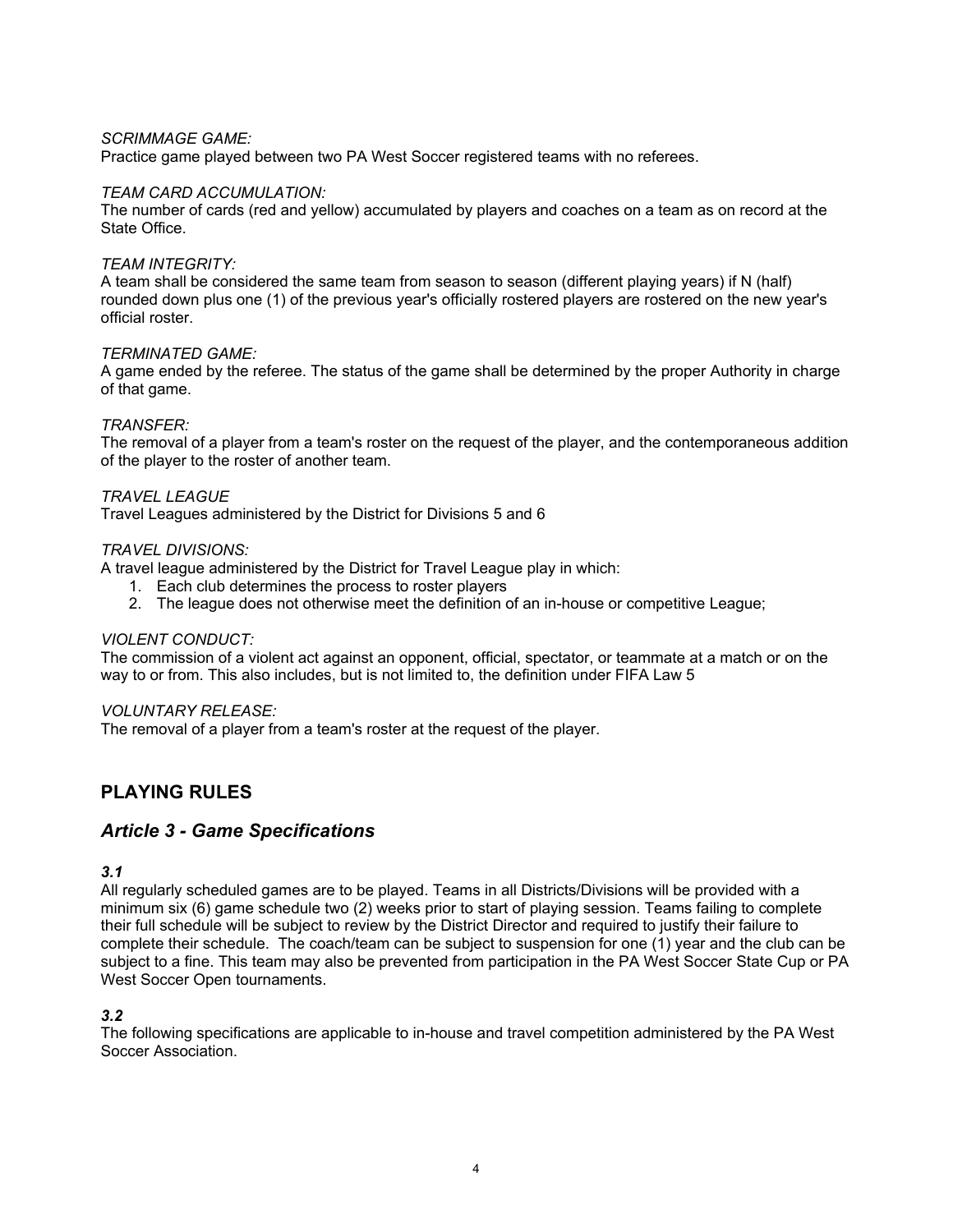## **1. Game duration and ball sizes**:

| Age Group    | Duration             | <b>Ball Size</b> | Goal Size (max)   |
|--------------|----------------------|------------------|-------------------|
| Under 19     | Two 45 min halves    | # 5              | 8 x 24            |
| Under 18     | Two 45 min halves    | # 5              | 8 x 24            |
| Under 17     | Two 45 min halves    | #5               | 8 x 24            |
| Under 16     | Two 40 min halves    | # 5              | 8 x 24            |
| Under 15     | Two 40 min halves    | # 5              | 8 x 24            |
| Under 14     | Two 35 min halves    | #5               | 8 x 24            |
| Under 13     | Two 35 min halves    | #5               | 8 x 24            |
| Under 12     | Two 30 min halves    | #4               | 7 x 21            |
| Under 11     | Two 30 min halves    | #4               | 7 x 21            |
| Under 10     | Two 25 min halves    | #4               | $6.5 \times 18.5$ |
| Under 9      | Two 25 min halves    | #4               | $6.5 \times 18.5$ |
| Under 8      | Four 10 min quarters | #3               | $4 \times 6$      |
| Under<br>-7  | Four 10 min quarters | #3               | $4 \times 6$      |
| Under<br>- 6 | Four 10 min quarters | #3               | $4 \times 6$      |
| Under<br>-5  | Four 10 min quarters | #3               | $4 \times 6$      |

Halftime for U8 and lower 5 minutes between quarters. Halftime for U9 and older 10 minutes.

#### **2. Game Dimensions**

| Age Group  | Format         | <b>Roster Size</b>       | Field Size (max/min) |
|------------|----------------|--------------------------|----------------------|
| $U13-U19*$ | 11 v 11        | $18*$                    | 90 x 120/50 x 100    |
| U11-U12    | 9 <sub>V</sub> | 16                       | 70-80/45-55          |
| $U10**$    | 7 v 7          | 12                       | 55-65/35-45          |
| $U8***$    | $4 \vee 4$     | $\blacksquare$           | 25-35/15-25          |
| $U6***$    | 4 v 4          | $\overline{\phantom{0}}$ | 25-35/15-25          |

\*U13 and older may have a maximum of 22 on the roster and 18 on the game day roster

\*\*Build-out lines are required

\*\*\*No keepers, no offsides

All League games require a minimum of seven (7) players for regular and five (5) players for small-sided games.

#### *3. Player Equipment*

- 1. All players on the field must be attired in matching color uniforms consisting of shorts, jersey (with nonconflicting number) socks, shin guards, and legal soccer shoes. In case of a color clash, the home team will change.
	- 1.1 For a player or team official to participate in a game or associated activity of the competitions may only have on the team uniform, or outer wear of the player or team official a name, logo, or other identifying mark of a youth soccer organization that is US Youth Soccer, a State Association or other member of US Youth Soccer, a member of a State Association, or an organization that is a member of an organization that is a member of a State Association. A name, logo, or other identifying mark of any other youth soccer organization must be removed, replaced, or covered before the player or team official may continue to remain at the game site for the game or associated activity.
- 2. All or any member (s) of any team are permitted to wear extra protective clothing including gloves or garment protruding beyond the uniform without dangerous, protruding or hard objects, provided that:
	- 2.1 The proper team uniform is worn outermost;
	- 2.2 Referee discretion may be used to determine if any item of protective clothing is considered to go beyond the purpose of providing protection.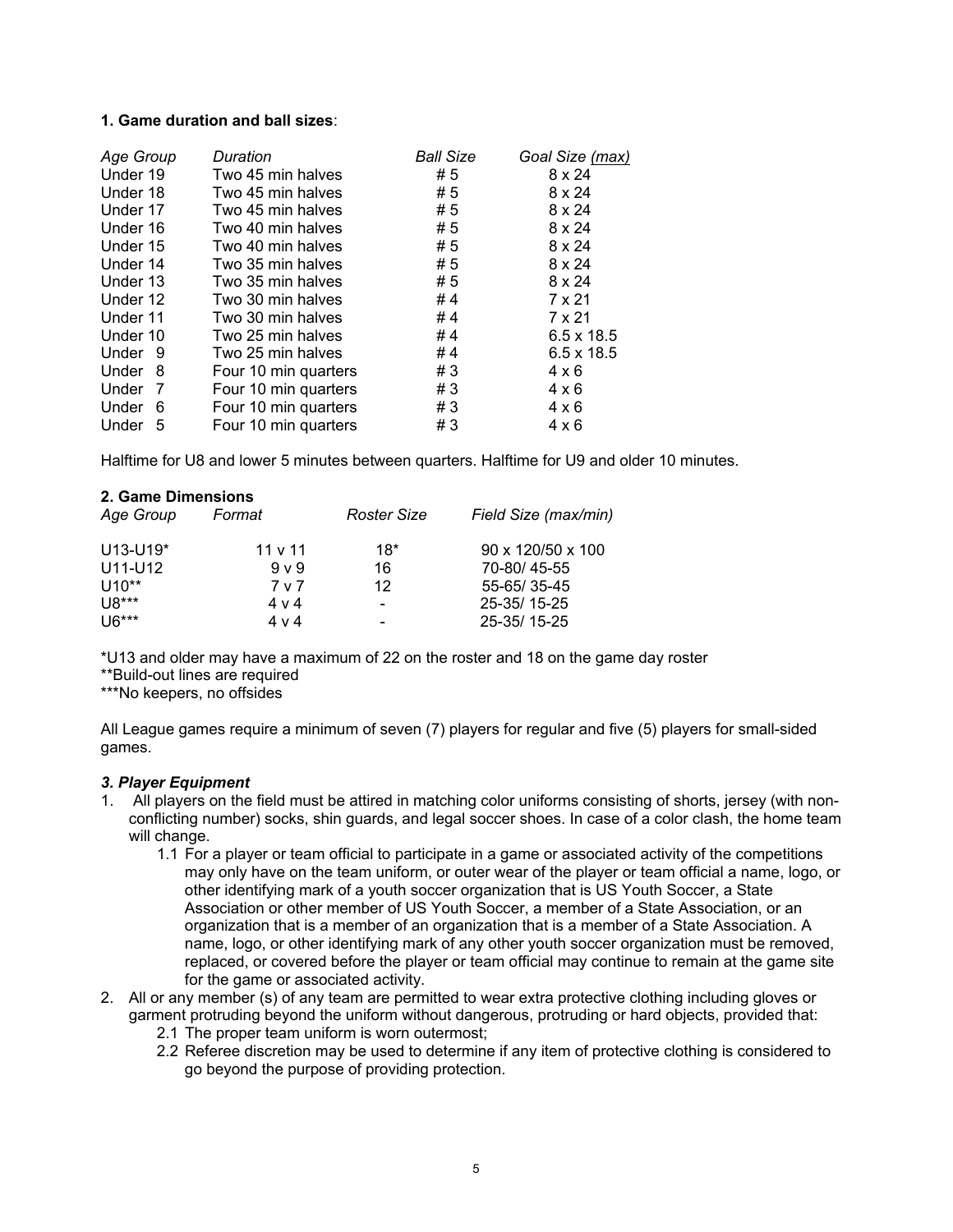# *Article 4 - The Game*

## *4.1 Prior to the Start of the Game*

Coaches/Managers will provide the following items to the referee:

- 1. Original validated roster.
- 2. Player passes for all players who are present and for up to three (3) coaches/managers. Players/coaches arriving late must give their passes to the referee/assistant referee before they can enter the game/technical area.
- 3. Two (2) properly completed game day rosters.
- 4. No official league game shall be played without presentation of the above items.
- 5. Player passes can be provided using Affinity Digital Player Cards.

## *4.2 Officiating*

- 1. Three (3) currently certified referee shall be assigned to officiate each game with the authority granted to them as specified in the "Laws of the Game" (FIFA). Officiating of all games will be governed by the Laws of the Game and the Rules of Competition subject to any modifications in these playing rules. In the event of an emergency club linesmen may be used. It is required that PA West Soccer USSF referees use a DSC system (diagonal system of control – three-man system).
- 2. The center referee must be two (2) years older than the age group he/she is refereeing up to the age of 17
- 3. The referee will keep the player passes, and the game day rosters. He will give each team the game day roster for its opponent. The referee shall not allow any player or coach/manager to participate in the game who does not have a valid player pass or coach's pass.
- 4. The decision of the Referee on points of fact connected with play shall be final, and the results of the game cannot be appealed.
- 5. No one may enter or exit the field without the permission of the referee.

## *4.3 Coaching*

- 1. Coaches 18 and younger must be at least two years older than the age group they are coaching.
- 2. Coaches under the age of 18 must be in the company of at least one coach of legal age at all times
- 3. Coaching from the technical area, i.e. giving directions to one's own team on points of strategy and position, is permitted without mechanical or electronic devices
- 4. Each coach or substitute player is to remain within technical area. The technical area shall be defined as 10 yards each side of the half line. Spectators shall view the game from the opposite side of the field from the technical area.
- 5. No coach, player or spectator is to use profanity.
- 6. No coach, player or spectator is to incite, in any manner, disruptive behavior of any kind.
- 7. It shall be the responsibility of each coach and/or manager to maintain proper spectator conduct. They shall be held primarily accountable for the conduct of the spectators for or from their respective teams.
- 8. A team may have as many coaches with passes as it wishes. However, at the start of the game, a team may declare only three (3) coaches/managers that may be a part of the bench for the game. Removal of the coach/manager by the referee does not permit another coach/manager to join the bench.
- 9. If the above rules are violated, the referee shall ask the offending party for compliance with the rules. A caution may be issued at this time if the referee deems it necessary. If the offending party refuses to comply the referee shall dismiss the party from the game. A referee has the right to ask the coach to leave the game and he will serve the same suspension as an ejected player. If he refuses, the game will be abandoned. The referee shall report such violation to the State Office in writing.
- 10. 10.0 In order to be rostered, all coaches need to be certified or licensed through PA West Soccer certification and licensing programs as established by the PA West Youth Board.
	- a. Clubs fielding more than two teams per age group and gender into Div 1-3 shall have a licensed coach on the roster and on the bench during games. Accepted licenses are USSF D-License, USC National Diploma, or US Youth National Youth Certificate. Coaches that do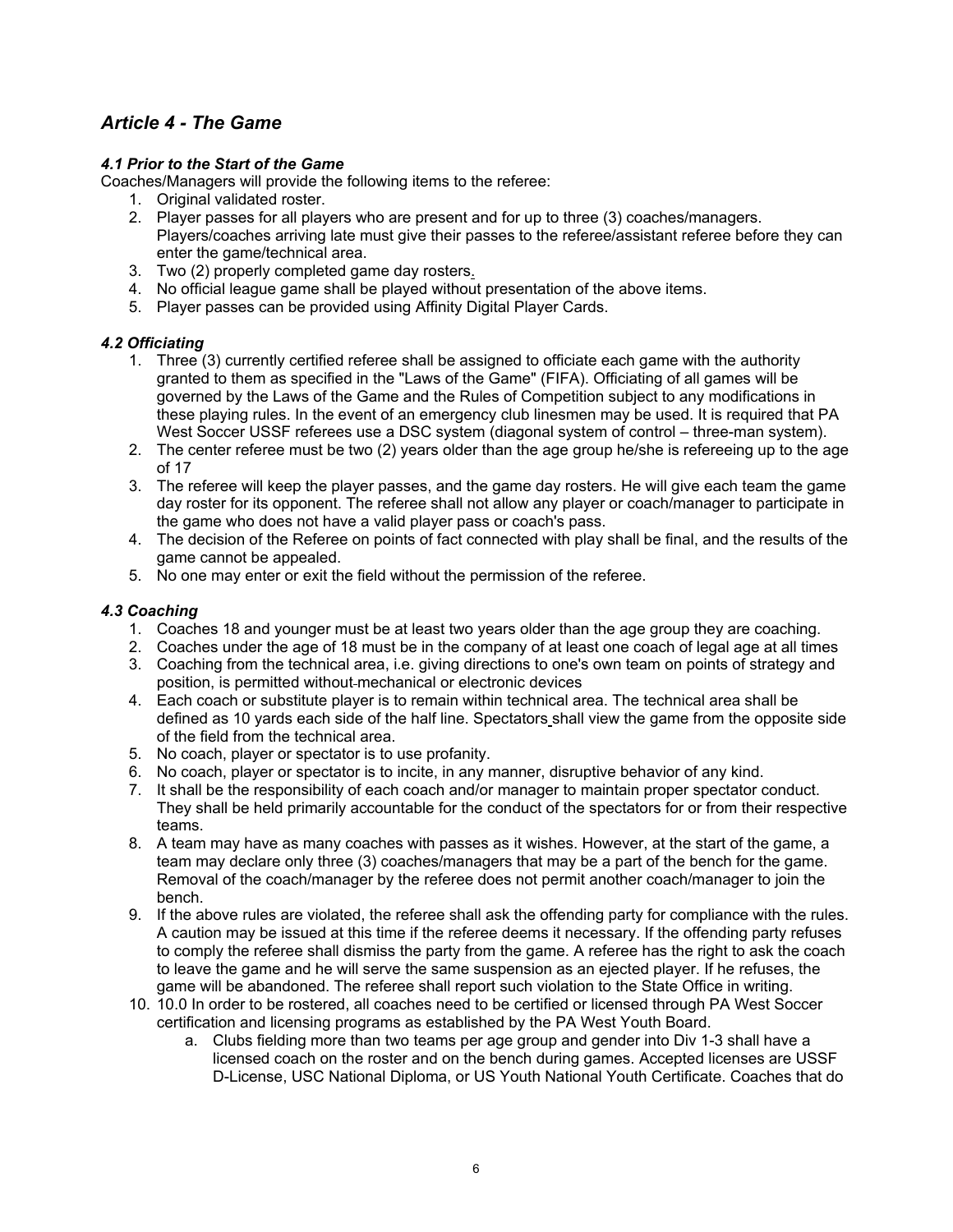not qualify have a one-year grace period in which they must obtain the required license/ certificate.

## *4.4 Substitutions*

- 1. 1.Substitutions may be made on any stoppage of play with the consent of the referee. Players must be at the half line ready to enter the game.
- 2. Clubs with travel Division 5 and 6 teams U12 and lower, will ensure that each player plays at least half of every game.

## *4.5 FRIENDLY Game*

Friendly games can be arranged between coaches or Clubs. All required procedures must be followed before these games can be played, with single exception of requiring team rosters. Teams can be composed of players possessing currently valid player pass from same club. Any red cards issued in these games will carry over to the next scheduled league game. These games cannot be used to wipe out a red card so the player/coach can play in the next scheduled game.

## *4.6 Guest Player/ Club Pass*

- 1. Up to four (4) players for U12 and younger, and up to seven (7) players for U13 and older, of an equal or lower age group and Division from within the same Club, not exceeding maximum roster size, are allowed to participate in regular league games.
	- a. Classic club pass up to four (4) players for U12 and older. Classic teams U12 and older may club pass a maximum of four (4) players form D3 to D2, D2 to D1, D3 to D1 or D2 to D3. D1 teams including GLC (regional league teams) may not club pass players down to D2 or D3. If a classic team is playing up an age group for their league play, those players can only drop down to their own age to play in D1 as club pass. For this rule D1, D2 and D 3 are not considered one and the same Division.

For this rule D5 and D6 are considered one and the same Division.

- 2. Jersey numbers and Club guest players may be handwritten on the GDR
- 3. Player passes of guest players are required (see 4.1.2)
- 4. Any Coach rostered on a team can coach any team within his Club
- 5. Player and coach suspensions/ejections/dismissals must be served with the team on which the red card or dismissal was received unless the affected player was playing on a club pass at the time in which case the suspension must be served at the next game for that player's primary club team.
- 6. Coaches will be issued one single pass

## *4.7 Game Protest*

The protesting party needs to contact their playing Division Director in writing no earlier then 24 hours after the game, but no later then 48 hours after the conclusion for review and recommendation.

# *Article 5 (Players/Coaches/Spectators)*

## *5.1 Misconduct on the Field of Play*

A. Players

- 1. Red Card: One (1) game suspension for the next played league game. (except as in 5.1 A. 6 below); 2. Two Red Cards (in a season, September 1 through August 31): Three (3) game suspension for the
- next three (3) played league game; *3.* Three Red Cards (accumulated all leagues/tournaments combined in a season, *except US Youth Soccer National Championship Series games*): Indefinite suspension. The player must appear before the Disciplinary Board before he/she may be reinstated;
- 4. A red card and its suspensions will be carried over from season to season;
- 5. Any player receiving four (4) cards (red and/or yellow) in one playing season (September 1 through August 31) shall be subject to a hearing to determine if additional time will be required besides the minimum one (1) game in conjunction with any additional game suspension;
- *6.* A player who receives a red card/ejection for violent conduct shall be automatically suspended for two (2) games, a hearing may be held to determine if a more serious punishment is needed. If a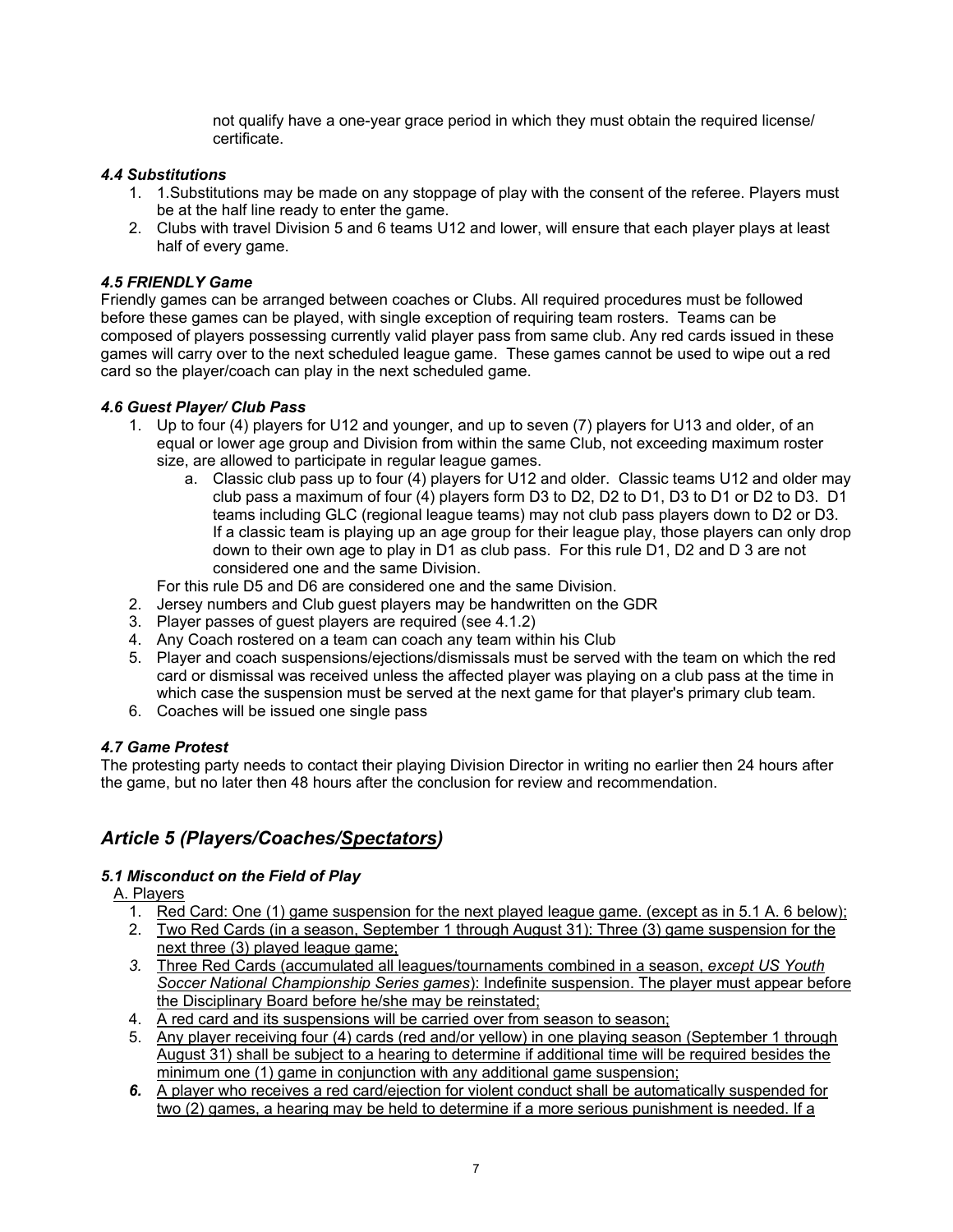hearing is not held before the third game following the suspension, the player's pass shall be reinstated and he/she shall be eligible to play unless or until it is determined otherwise by a hearing that season;

- 7. If a player receives a red card/ejection and then proceeds to commit verbal abuse or any other offense which, on its own, meets the criteria for a red card offense, the referee shall submit a report and a hearing shall be held to determine if additional penalties shall be imposed.
- 8. All suspensions must be served with the player's primary team and the player will not be eligible to play with any team as a rostered or club pass player until the completion of the suspension.

## B. Coach

- 1. Any coach or manager found guilty, after a hearing, of using ineligible players shall be suspended for a period of one year.
- 2. A coach participating in a game without a valid pass shall be subject to a hearing. Any coach found guilty of coaching without a valid pass will be suspended for a minimum of four (4) games.
- 3. Red Card: Two (2) game suspension for the next played league game;
- 4. Any coach receiving two (2) red card/ejections in a season is, pending a hearing, automatically suspended for one (1) year, starting with the date the second dismissal has been received.
- 5. A red card and its suspensions will be carried over from season to season;
- 6. If a coach receives a red card/ejection and then proceeds to commit verbal abuse or any other offense which, on its own, meets the criteria for a red card offense, the referee shall submit a report and a hearing shall be held to determine if additional penalties shall be imposed.
- 7. Accumulation of three (3) yellow cards during a playing season will result in a two (2) game suspension.
- 8. Any coach receiving four (4) cards (red and/or yellow) in one playing season (September 1 through August 31) shall be subject to a hearing to determine if additional time will be required in addition to the minimum two (2) game suspension;
- 9. All suspensions must be served with the team with which the coach received the suspension and will not be eligible to coach with any team until the completion of the suspension.

# C. Spectators

- 1. Spectator shall never address players, referees, coaches or other spectators in a negative, abusive, or threatening manner;
- 2. Spectator shall not coach from the sideline during any match;
- 3. Spectator found to be in violation shall be subject to removal from the match;
- 4. Repeat offenders shall be subject to a hearing to determine additional disciplinary measures;
- 5. It shall be the responsibility of each coach and/or manager to maintain proper spectator conduct. They shall be held primarily accountable for the conduct of the spectators for or from their respective teams. Failure to do so shall result in a hearing to determine additional disciplinary measures.
- 6. All incidents and disciplinary measures will be communicated to the individual's club; the club shall be responsible to insure measures are met.
- 1. Failure to effectively enforce positive spectator behavior of courtesy and good sportsmanship could result in the club being placed in bad standing.

# *5.2* **Suspension Because of Litigation**

- 1. Any person participating in a PA West Soccer program who becomes a defendant in litigation detrimental to the welfare of youth players or litigation based on activities detrimental to the welfare of youth players, shall be suspended from all soccer-related activities. Suspensions under this rule shall be determined by the Youth Board. Matters detrimental to the welfare of youth players shall include crimes of moral turpitude and felonies. The person has a right to appeal the suspension only over whether the matter which is the substance of the accusation, if true, is detrimental to the welfare of youth player.
- 2. On completion of the litigation, the suspended person may inform the body suspending the person under Section 1 of this playing rule that the litigation has been completed and request that the suspension be terminated and the person reinstated. The suspending body may grant the request of the person or, if the decision of the litigation was averse to the person, may continue the suspension for a period specified by the suspending body, fine the person, terminate all membership of that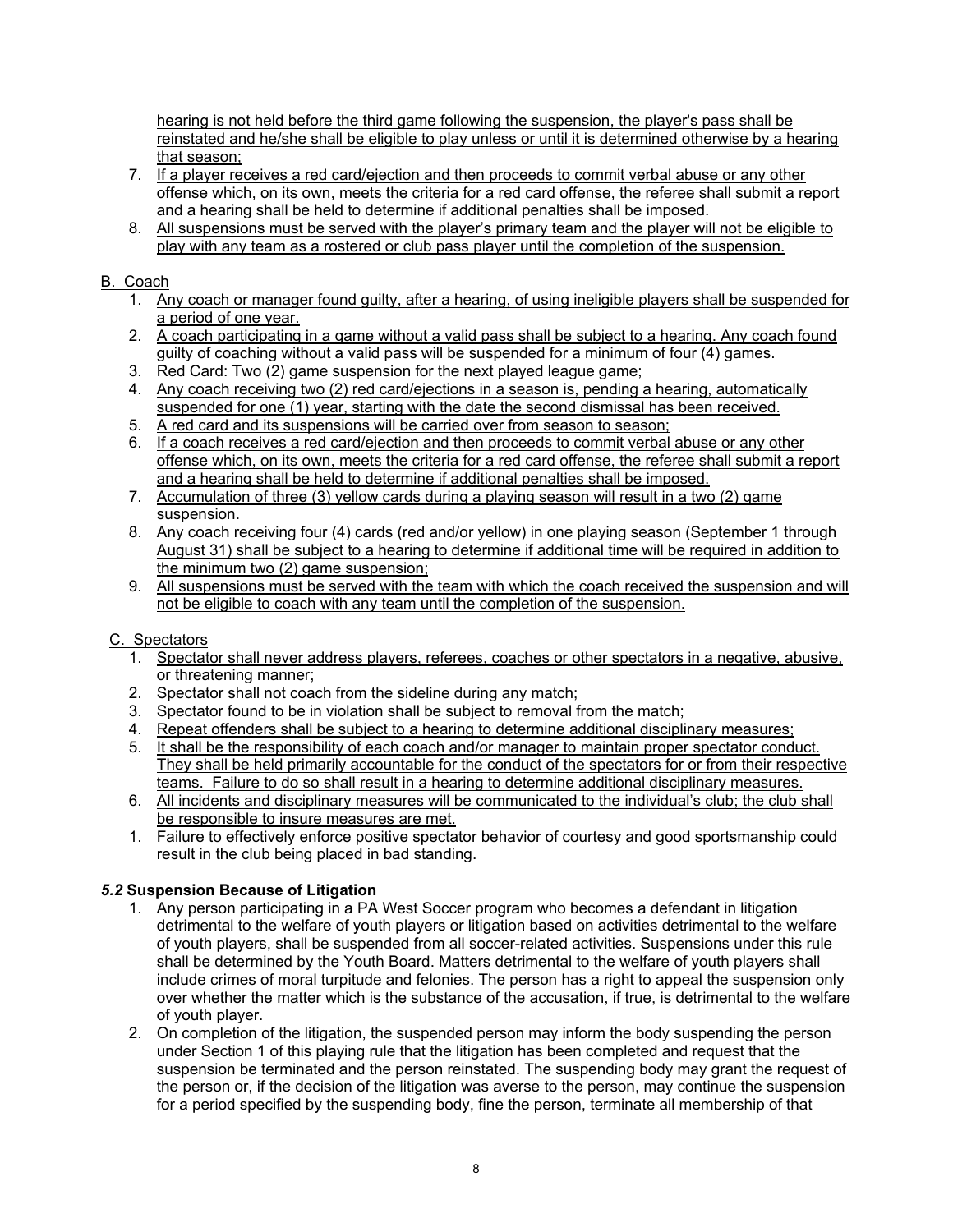person with the suspending body and its members, or any combination of those authorized penalties.

# *Article 6 Recruiting*

Any direct contact from a coach, player, administrator, club/team representative, or parent of a player to another player, parent, or potential player/parent for the purpose of soliciting the registration, try-out, or play of the second player for the first player's team or club.

- 1. General newspaper ads, public notices, or posters advertising try-out dates are not to be considered recruitment. Phone calls, messages, e-mails, letters (whether bulk mail general type or individual personal), interviews, conversations are considered direct contact recruiting.
- 2. Once a player has submitted his/her fees and forms to a club, he/she is registered to that team/club and may not be recruited to play on another team within the same division/league.
- 3. Currently rostered players may not be recruited until the end of the Open tournament (for Divisions 4, 5 and 6 boys and girls) or the Regional Championship competition (or National competition if the teams are advancing to those levels) for Division 1, 2, and 3 teams.
- 4. There is no restriction or limitation upon the times at which a player not rostered or no longer rostered may be recruited.
- 5. Recruitment, solicitation, or invitation of U11 or younger players to play for a coach, team, or club outside the player's normally recognized geographic area in any venue during any session shall be considered a violation of recruitment.
- 6. Recruiting violations can lead to disciplinary action against the offending team coach and/or soccer club representatives. If a hearing is requested and the hearing committee finds that a violation has occurred, it may suspend the team coach and or soccer club representative for a period of up to one year per violation. If more than one player is involved, each player recruited will be considered a separate infraction.

# *Article 7 – Registration/ Rostering*

## *7.1 Registration General*

All players in PA West Soccer club associations must be registered with the State Association for training and or play in PA West sanctioned leagues.

## *7.2 Rostering*

- 1. All players will be rostered except for properly registered training players.
- 2. Not exceeding roster limitations, registered training players are eligible guest players for play in PA West league games on any team within the Club the player is registered with and eligible for.
- 3. Tampering or altering a player or coaching pass, validated team or game day roster, or birth certificate will result in a minimum of one (1) year suspension for the person or persons responsible. Should a club be involved, the club will also face disciplinary action.
- 4. Boys may not play on Girls Division teams.
- 5. No team may play in both Classic and Travel Leagues. A team is considered the same team if there are N (half) plus one (1) players in common on both teams. Teams violating this rule will be suspended immediately from the lower-level league of play and will remain suspended until the team meets the requirement of this rule*.*
- 6. The Division 4 Director may grant exceptions to Rule 7.2.4 in their respective playing divisions provided the players in question have played for their Community Club requesting the exception for the last two (2) consecutive playing years.
- 7. Players rostered on more than one team within his/her Club must indicate a primary team. If no primary team is indicated, the higher ranked team (by Division or Standings) shall be the primary team of that player.
- 8. Application to Sponsor non-affiliated teams; PA West affiliated Clubs do need to file an application to field a team from a non-affiliated Club. Applications need to be received no later than two (2) weeks prior to the declaration deadline. The PA West Classic Committee will approve or decline applications based on compliances set forth in PA West Procedures and Regulations Part IV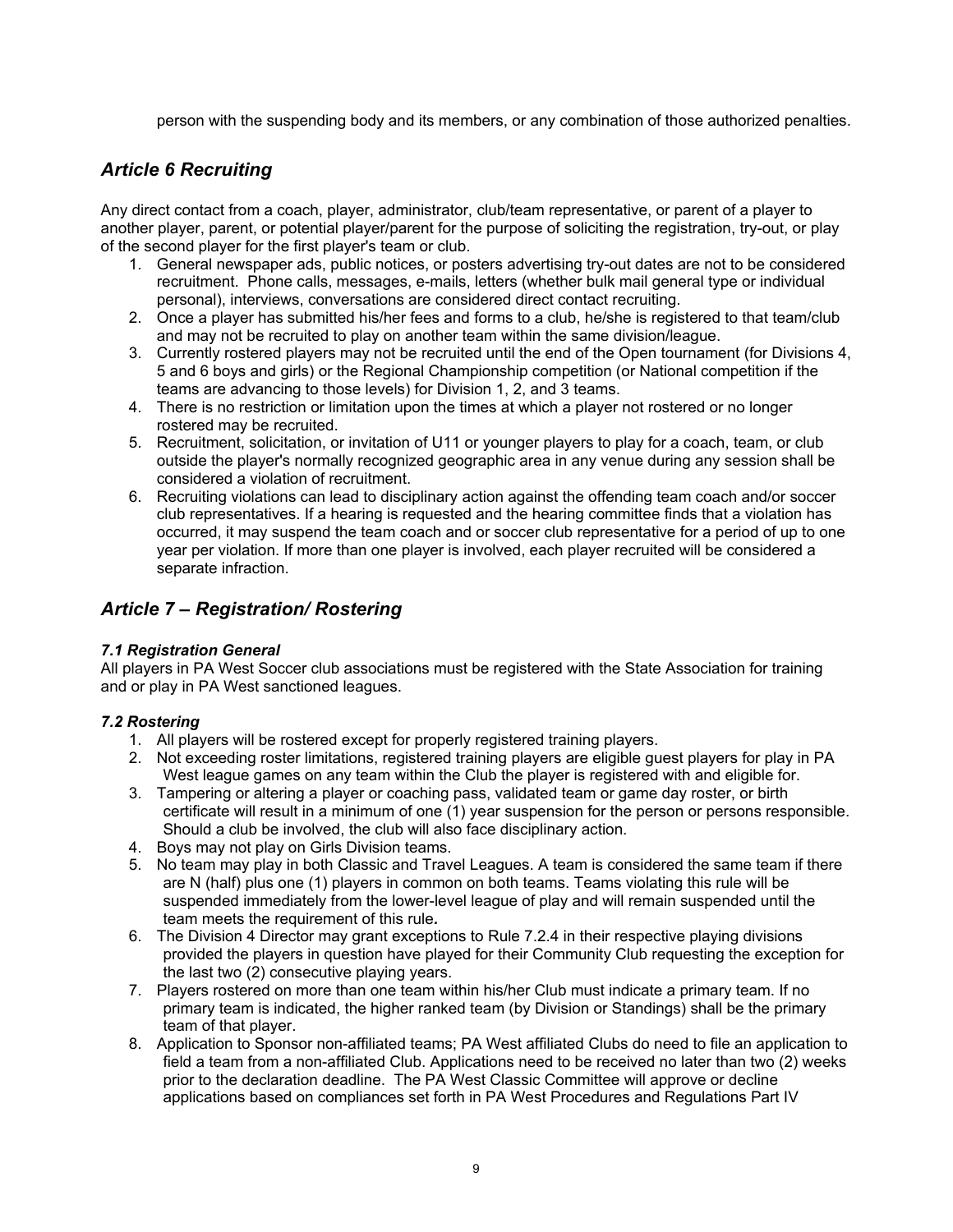Section 9 Fielding a team without approval will result in a \$3000 fine and the immediate removal of the team. Approved teams will not be recognized toward a Club's Membership requirement under Classic Division Article 12.

## *7.3 PA West Leagues*

All teams will have properly validated rosters listing registered players/coaches/ managers. Teams registered and rostered with PA West Soccer must participate in a league organized, operated, or sanctioned by PA West Soccer.

## *7.4 Team Movement*

District and Division Directors have the responsibility to ensure that there is no unfair competitive balance. District and Division Directors reserve the right to move teams between Divisions at any time. The guidelines for these moves include but are not limited to a team's record and the percent of change of the roster from the previous season.

## *7.5 Play Up*

Players are permitted to play up unless restricted by their Club.

## *7.6 Qualifying League*

- 1. Any team entering the State Cup Competition/Tournament must play in a sanctioned, or regional league, whose rules specifically meet the following requirements: U12 maximum roster of 16 players, U13 and older may roster up to 22 players, but only 18 may dress for each game.
- 2. A player playing on more than one team must notify the coach of each team he/she is playing on that he/she is playing on more than one team;
- 3. Rostering of coaches can be at any time during the playing season and are not bound to any tournament roster freezes including State Cup or Open Tournament

## *7.7 Minimum Age*

The lowest age group for soccer players in PA West shall be U5

## *7.8 Transfers*

Player transfers between teams during a playing season are based on the level of competition:

- 1. In-House (Recreational) no restrictions limiting transfers between teams or clubs;
- 2. Travel (Competitive or Recreational) no restrictions limiting transfers between teams or clubs in Divisions 4, 5, and 6 (See exception below 7.8.3);
- 3. All teams entering the State Cups must comply with all national and State Cup rules;

# *Article 8 - The State Office*

- 1. The State Office will record all referee reports, injuries, yellow and red cards. Ejected player passes or coach's passes will be retained for the suspension period and will then be returned to the team head coach after the District/Division Director or predetermined designee in case of emergency requests such return.
- 2. The State Office will provide the state registrar, the playing Division Directors, the District Discipline Board chairperson, and the Hearings and Appeals chairperson with lists of injuries, yellow and red cards. The District/Division Director or Discipline Board chairperson may institute actions against coaches/players/clubs/teams/associations if the record merits such action.

# *Article 9 - Other Protest Procedures, Hearings and Appeals*

Make-up and procedures for District/Division Disciplinary/Hearing Board Committees and Youth Division Hearings and Appeals Committee. In order to best comply with the requirements of the PA West Soccer Constitution, the following rules of competition shall reflect the procedures to be followed for Hearings and Appeals;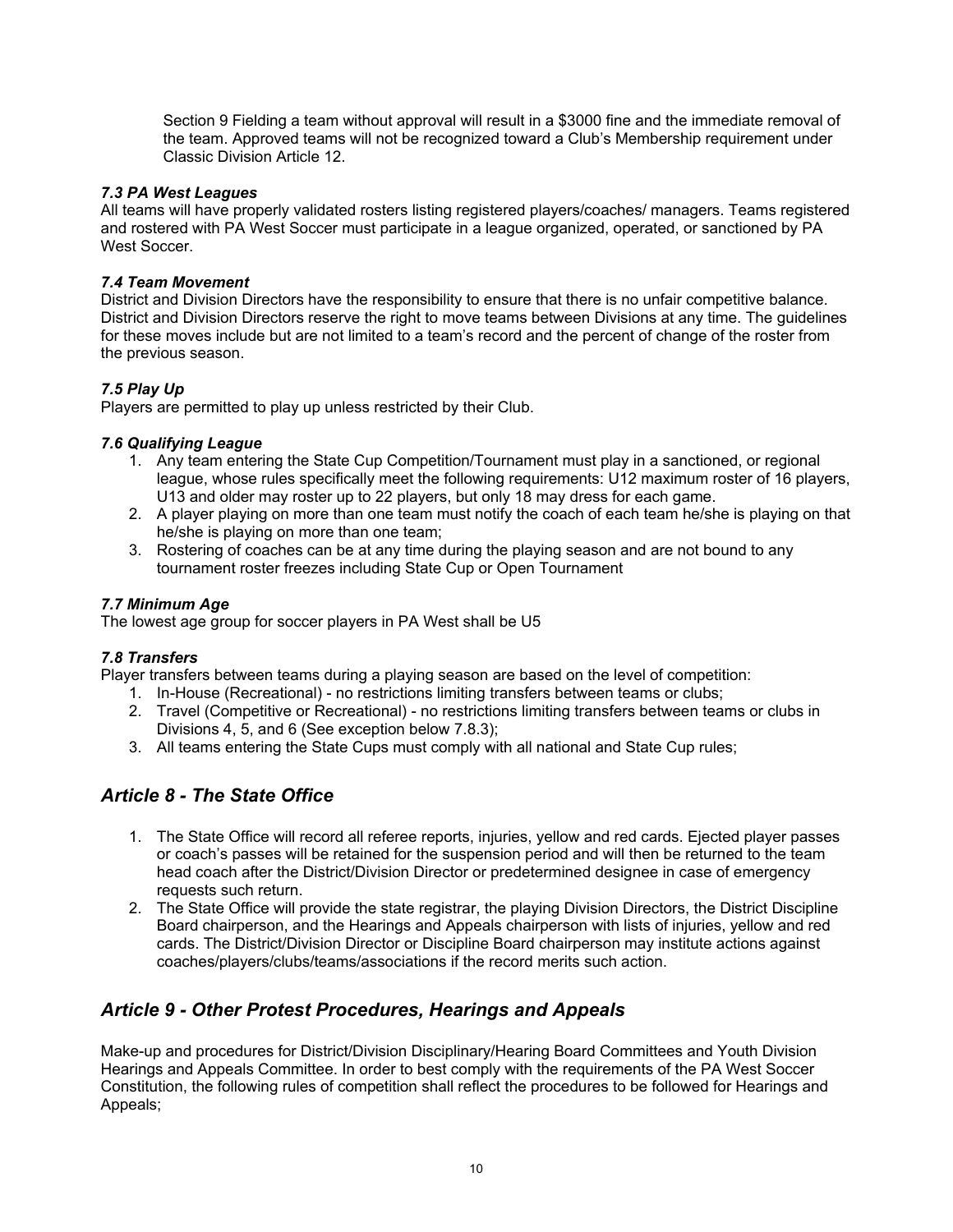- 1. All decisions rendered by the Youth Board Hearings and Appeals Committee shall be confirmed by a simple majority vote of the Youth Board, after the expiration of time for appealing the decision of the Youth Board Hearings and Appeals Committee (within ten [10] days of receipt of the decision).
- 2. Each geographic District and each playing Division shall have a Disciplinary/Hearing Board Committee Chairperson who shall be responsible for receiving the periodic reports of red and yellow card infractions for players in their District/Division, convening a committee to provide a hearing for any discipline invoked under Article 5 or further review the probationary status of any player, coach or team earlier determined. The Disciplinary/Hearing Committee is further authorized to otherwise review the conduct of any player, coach, team, or club in said District/Division to ensure compliance with applicable rules and regulations and acceptable sportsmanship and gentlemanly conduct standards. Said Disciplinary/Hearing Board Committees are empowered to render appropriate penalties or sanctions. While a hearing should occur within 30 days of the triggering reason for the discipline, reasonable efforts shall be undertaken to provide a hearing within 15 days of the invoking of any suspension unless said District/Division wishes to use a scheduled monthly Disciplinary/Hearing Committee meeting for purposes of said hearing. The Disciplinary/Hearing Board shall attempt to hold a hearing and render a ruling before the expiration of a suspension so invoked, but unless as otherwise provided the failure to render a ruling before the expiration of the suspension does not abrogate the suspension. Hearings held at PA West sponsored Tournaments may be held with verbal notice.
- 3. If a player or coach wishes to appeal a District/Division Disciplinary/Hearing Board disposition or if they are dissatisfied with an action or inaction of PA West Soccer as it affects their playing status or being sanctioned/approved for play or travel and wish to protest this, they may do so by maintaining an Appeal to the Youth Division Hearings and Appeals Committee pursuant to the PA West Soccer Bylaws (see Youth Division Organizational Rules, Chapter 27, and Chapter 7, "Appeals"). The following process is to be followed:
- 3.1. If an Appeal from a disciplinary action, the Appeal must occur in writing within ten (10) days of receipt of the District/Division Disciplinary/Hearing Board findings. The Appeal must be sent certified mail to the PA West Soccer State Office (with a \$150.00 check from the club) and by certified and regular mail to the Youth Board Hearings and Appeals Chairperson (with copy of check sent to PA West Soccer State Office); the sender shall also obtain a date-stamped "Proof of Mailing" from the U.S. Post Office and maintain the same for review. A detailed statement as to the basis for the Appeal shall be submitted, signed by an appropriate official of the appellant club. The Hearings and Appeals Chairperson shall review the Appeal, be authorized to conduct fact-finding by reviewing the matter with any of the parties, District, Division, or otherwise, and upon confirming a legitimate Appeal exists and has been properly filed, the Hearings and Appeals Committee will be convened to review the Appeal being taken from the action of the District/Division.
- 3.2. If a protest or Appeal is being made on a matter not involving action of a District/Division Disciplinary/Hearing Board, the appellant is first to contact the Youth Board President to determine if this is a matter properly reviewable by the Youth Division. If so, the President may refer the matter to the Hearings and Appeals Committee Chairperson for appropriate fact-finding (including, if necessary, the convening of the Hearings and Appeals Committee to include the District/Division Director for the team(s) in question) and ruling, or the President may refer the matter to the Youth Board of Directors for review, or the President may take such action as may be appropriate. If the matter is to be reviewed by the Youth Board Hearings and Appeals Committee or the Youth Board of Directors the same procedures must be followed in the taking of the Appeal as set forth above in subparagraph "1" with the addition that the Youth Board President is to be copied on the Appeal (by regular mail) and 12 copies of all statements, facts and arguments for consideration shall be submitted to the State Office with the Appeal for distribution.
- 3.3. If an Appeal is taken from the Hearings and Appeals Committee to the Youth Board of Directors, this must occur in writing within ten (10) days of receipt of hearing findings. No further appeal fee must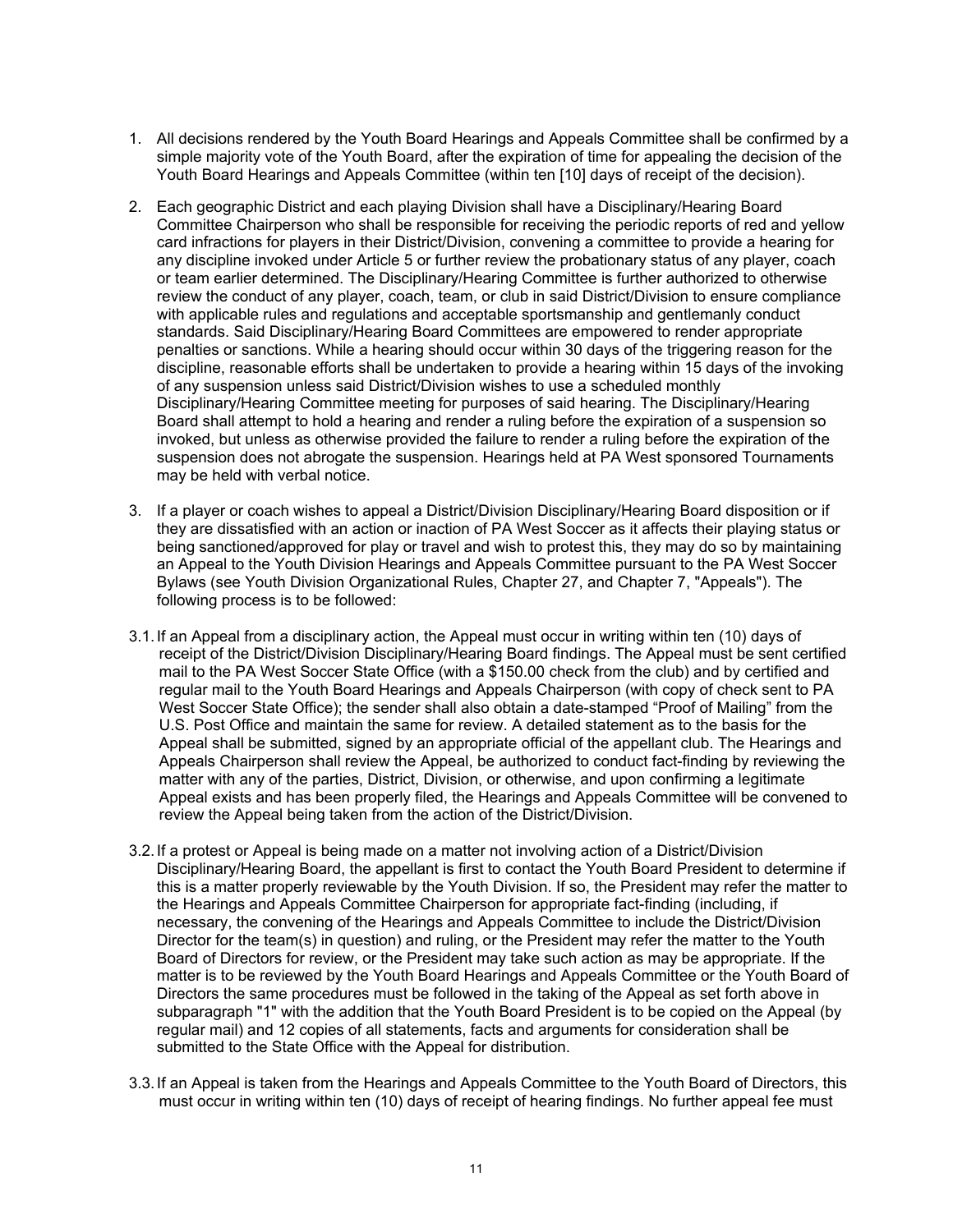be paid, but the Youth Board may overturn the decision of the Hearings and Appeals Committee only by a three-quarters vote of the total voting members present of the Board of Directors.

- 3.4. The next level of appeal shall be to the USSF by completing a Notice of Appeal in accordance to USSF procedures (currently USSF Bylaw 705) providing for the party to complete a USSF Notice of Appeal with appeal fee to be submitted within ten (10) days of receipt of the decision rendered by the Adult or Youth Divisions or Referee Committee or other PA West Soccer final decision. The Federation's Appeals Committee has the jurisdiction to approve, modify or reverse decisions.
- 4. The Youth Division procedures for the taking, hearing and disposition of Appeals are implemented to provide the most convenient forum in which to convene a disciplinary hearing and shall serve to satisfy the Youth Division Organizational Rules embodied in the PA West Constitution, particularly Chapter 27, "Hearings and Appeals Committee," especially insofar as they set forth provisions of the Youth Division (allowed under PA West Soccer Bylaws, Chapter 7, "Appeals, Grievances and Disputes") as to how the Hearings and Appeals Committee/Board shall be composed and allowing periodic disciplinary hearings in each District/Division/League.
- 5. In the event any District/Division/League is believed by a player, coach, team or club not to be providing a proper and timely disciplinary hearing, the aggrieved shall contact the District /Division/League Director and/or the Youth Division Hearings and Appeals Chairman, who shall rectify the situation by expeditiously convening a proper District/Division/League Disciplinary Board hearing or referring the matter directly to the Youth Division Hearings and Appeals Committee (in which event no \$150.00 appeal fee need be paid for this stage of review).
- 6. The composition of a District/Division Disciplinary/Hearing Board shall be determined by the Disciplinary/Hearing Board Chairperson in each District/Division with the advice of the District/Division Director; the members of the Disciplinary/Hearing Board shall serve either by special appointment for a given case or date of hearing, or may be generally appointed until replaced. The composition of a Youth Division Hearings and Appeals Committee may include any members appointed by the Hearings and Appeals Committee Chairman, who shall seek the advice of the District/Division/League Director involved, but the final selection of Committee members shall be that of the Hearings and Appeals Committee Chairman. The Hearings and Appeals Committee review/hearing need not be chaired by the Hearings and Appeals Committee Chairperson but shall report to the Hearings and Appeals Committee chairperson.
- 7. The District/Division Disciplinary/Hearing Board Committee Chair person is responsible to make sure that in all hearings conducted in PA West, the parties shall be accorded:
	- Notice of the charges or alleged violations in writing and possible consequences if the charges are found to be true
	- Reasonable time between receipt of the notice of charges and the hearing within which to prepare a defense;
	- The right to have the hearing conducted at a reasonably convenient time and place so as to make it practicable for the person/entity charged to attend; the State Office shall at all times be considered a reasonable location
	- A hearing before an impartial body of fact-finders
	- The right to be assisted in the presentation of one's case at the hearing
	- The right to present witnesses, evidence, and argument
	- The right to be advised of the identity of the evidence the hearing Board/Committee has been given and the right to confront witnesses if called at the hearing
	- The right to have a record made of the hearing if desired; the expense is to be borne by the party requesting the record and arrangements must be to the satisfaction of the hearing Board/Committee
	- A written decision issued in a timely fashion, with reasons for the decision, based upon the evidence.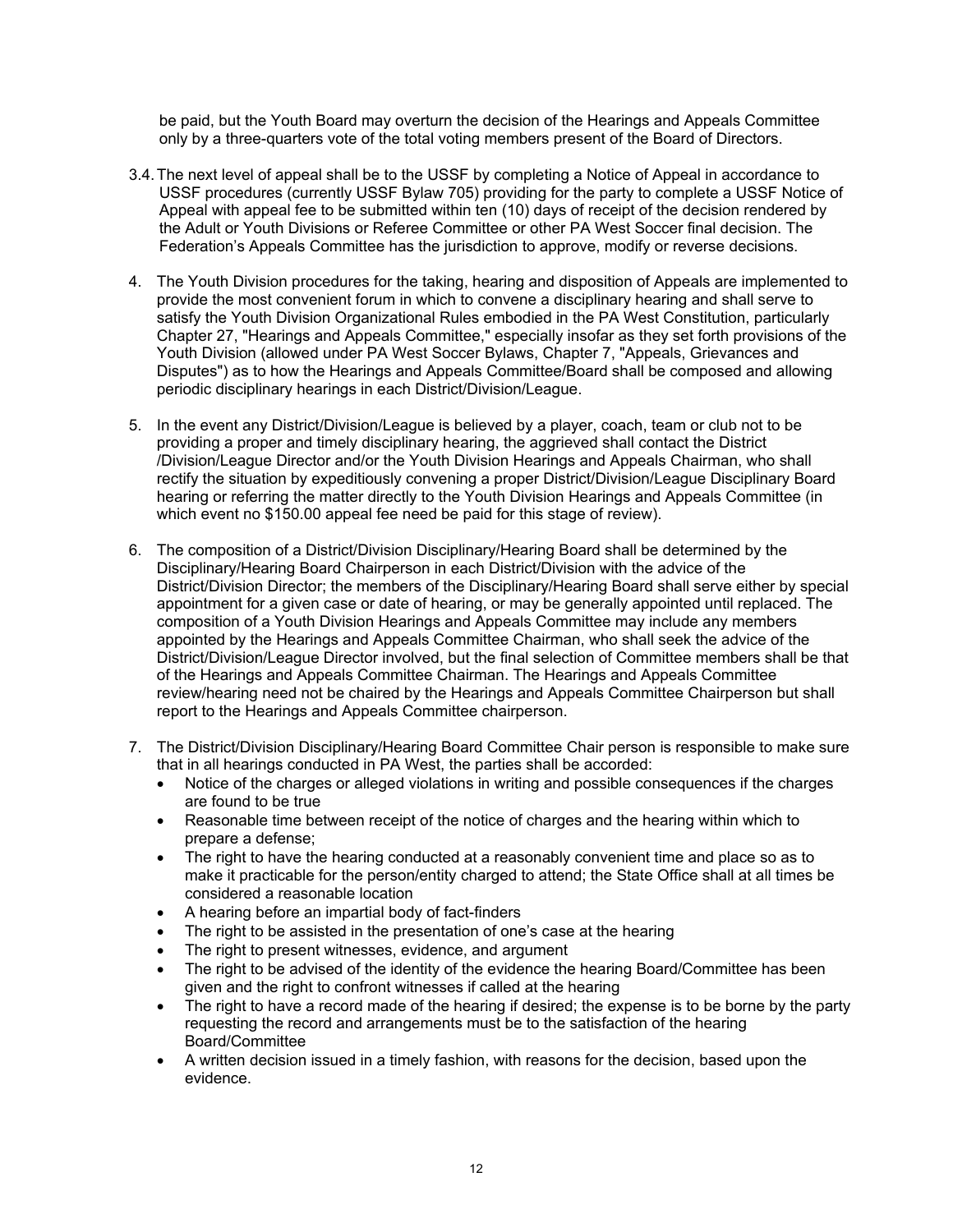## *8. Grievances*

- 1. The person filing the grievance should put together a complaint setting forth who their grievance is against, the complete factual circumstances that form the basis of the grievance, and the relief they are seeking. The grievance must be in writing, notarized, and filed within 60 days of the occurrence, and must state the full names and addresses of the person, persons, or groups against whom the grievance is made. The complaint should contain enough information so that it is clear that the person making the grievance is prepared to offer testimony by at least one witness with personal knowledge of the facts of their case. The complaint including supporting documents or evidence should be sent to the State Office by certified mail, with a copy served on the other parties by certified mail.
- 2. Once the complaint is received a letter will be sent to both parties indicating that the grievance was received and giving the accused organization thirty days to file an answer to the complaint. The accused organization must file an answer – even if only to say that it does not have sufficient information to admit or deny certain allegations. A failure to answer, unless there is good cause, is grounds for a default.
- 3. With the grievance and answer present, the Youth Board will then consider both parties and the appropriate steps to be taken.

# *CLASSIC DIVISION RULES OF COMPETITION*

The Classic Division shall consist of Divisions 1, 2, and 3 and represent the highest level of inter-district club play offered by PA West Soccer Association. Divisions 1, 2, and 3 are subject to the terms and conditions set forth in the following rules:

- 1. Defines the use of tryouts, invitations, recruiting or any like process to roster players selectively to any team on the basis of talent or ability *as permitted*;
- 2. Limits the participation of players (per transfer rule) previously rostered to another team.
- 3. Games or practices on Sunday will be only as authorized in these Rules and other applicable rules of PA West Soccer and its Youth Board of Directors.
- 4. All tournament travel will be governed by applicable PA West Soccer Travel/Division Policies
- 5. Publish and enforce a body of rules and regulations under which the Division will operate. The US Youth Soccer National Championship Series Rules shall be the basis for the Division. The right to add additional playing rules shall be reserved for the Division provided such rules shall be approved by the Youth Board of Directors (in accordance with PA West Soccer Constitution and By-Laws).
- 6. The club having teams in Division 1, 2, or 3 team shall assume all responsibility which will include financial obligations to PA West Soccer, disciplinary actions, and such other questions that may arise concerning the team's obligations in operating procedures. The team shall be responsible for activities that are related to forming and operating a team,(i.e. fields, referees, players' registration).
- 7. All USYS Regional League rules supersede PA West Soccer rules regarding acceptance and participation in USYS Regional leagues.

## **Division 1, 2 and 3 Rules:**

## **1***. Age Groups and Structure*

- 1. Divisions 1, 2 and 3 shall offer Leagues in accordance with US Youth Soccer playing rules. (single birth years: U12, U13, U14, U15, U16, U17, U18, U19/20) with four (4) teams being required to form a League.
- 2. The Classic Division may establish Academy programs for ages U9-U11 that will follow PA West Academy guidelines.
- 3. Participation in Divisions 1, 2, and 3 is open to all member Clubs. There shall be no restriction on the number of teams.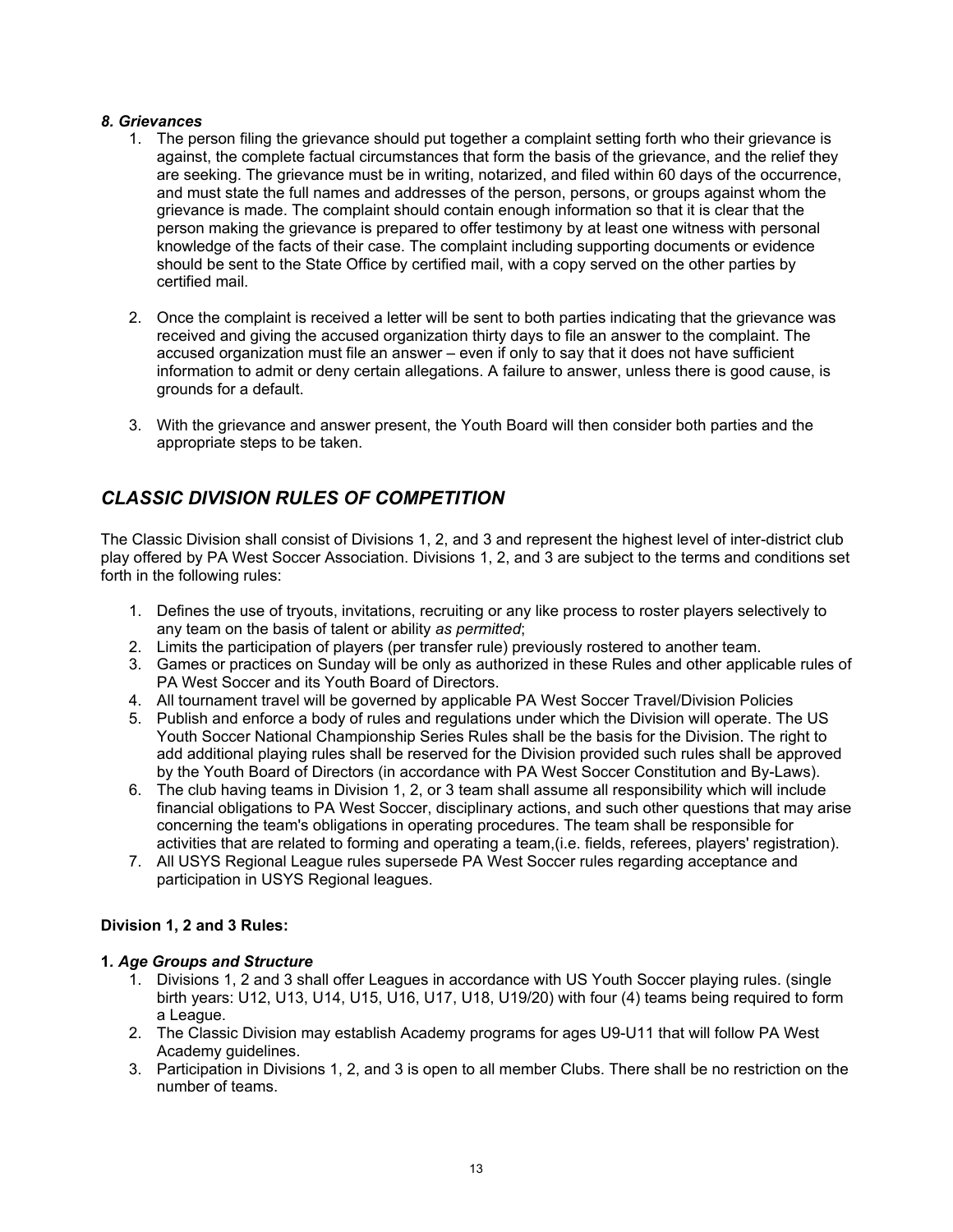## **2***. Classic League Team Placement*

- 1. All entry level U12 teams shall be placed in flights of no more than nine (9) teams. Each team shall have to play each other at least once a session in their respective flight not to exceed 8 games. The U12 season results will be used to place teams for the U13 season in Division 1, 2 or 3
- 2. Declarations into Divisions 1-3 are due on or before July 15 for the Fall Session, February 1st for 12U - 14U and February 15 for U15 and older for the Spring Session.
- 3. The League Committee will after review assign the teams to the appropriate Divisions.
- 4. Division 1,2, and 3 Relegation and Promotion will take place after every playing session. For age groups playing in the spring session only, team standings from the previous session played shall be used to determine placement; teams must have continuity. Promotion
	- a. Promotion will start at 12U Spring Session 13U (Fall to Spring Session)
	- b. The top 2 teams in Division 2 and the top 2 teams in Division 3 are automatically Promoted to the next higher level. If two teams tie in points for last first place, they will both be promoted

**Relegation** 

- c. Relegation will start at 12U Spring Session 13U (Fall to Spring Session)
- d. The last 2 teams in Division 1 and the last 2 teams in Division 2 are automatically relegated to the next lower level. If two teams tie in points for last place, they will both be relegated.

## **3***. Points for Season Play*

WIN = Three (3) Points TIE = One (1) Point LOSS = Zero (0) Points

These points will be used to determine standings for the season.

End of Season Tie-breakers: If two or more teams are tied in the number of points the tie will be broken as follows:

- 1. Winner of head-to-head competition (not be used for multi-team ties);
- 2. Goal differential (goals scored all season minus goals allowed all season). Team with highest differential wins higher position in the standings;
- 3. Most goals scored in all League season games;
- 4. Fewest goals allowed in all League season games;
- 5. The team with the fewest yellow and/or red cards (A red card shall be considered to correspond to two yellow cards)

In the event that a game(s) has (have) been forfeited, if any other tied teams played the opponent that forfeited to the other tied team(s), then all the games against the opponent will be omitted before applying the above tie-breaker rules.

If three or more teams are tied for a position then the tie-breaking rules will be applied to determine the first position among the teams tied and then the tie-breaking rules will be reapplied amongst the remaining teams to determine the second position, etc.

#### *4. Forfeiting Division 1, 2, or 3 Games*

Teams forfeiting a regular season game will be referred to the Classic Discipline Chair for review and recommendation to hold a hearing.

#### *5***.** *Sunday Play*

Division 1, 2 and 3 teams, unless having 100% single rostered players, shall not be permitted to play or practice on Sunday unless the game or practice is concluded by no later than 11:00 AM Under no circumstances shall Sunday practice or games interfere with Sunday League travel games. Teams found in violation will lose their next scheduled League home game and travel to the opponent.

#### *6*. *Division 1, 2 and 3 Tryouts:*

Division 1, 2 and 3 tryouts for age groups U11-U20 shall be held starting on or after the Tuesday following the first full weekend in June. Any team/club found holding tryouts before the second weekend in June will be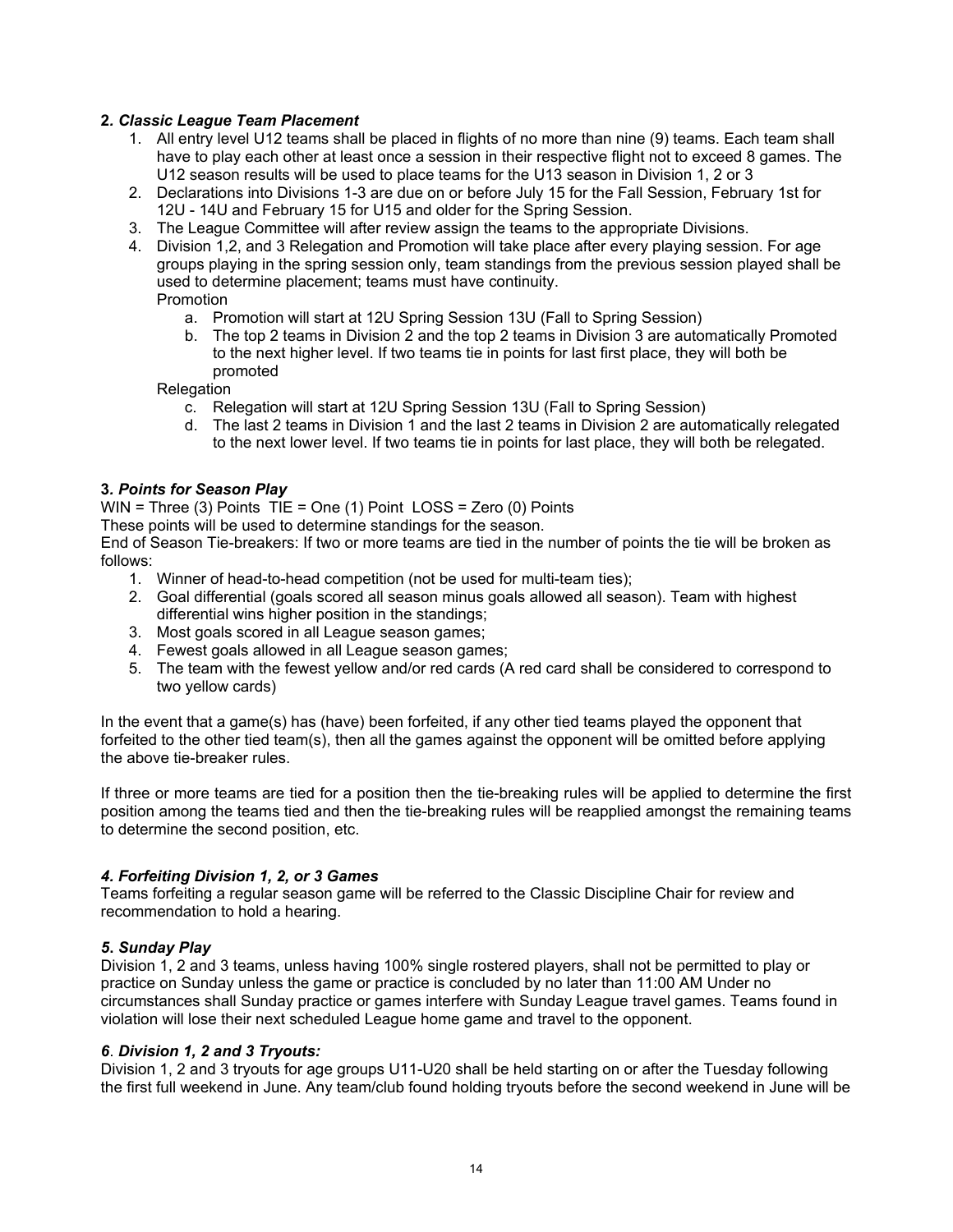suspended from all US Youth activities, for three (3) weeks starting the day of the first regular scheduled game day for that age group.

## *7. Recruitment Rules*

- 1. A team may advertise for players to the public through the media or by poster, flyer, or the like, at any time of the year. The State Office will publish try-out schedules on the PA West Soccer website at the request of all properly registered clubs playing in Divisions 1, 2 and 3.
- 2. 2. No player nor their family may be offered nor be provided financial inducement as an incentive to tryout for or join a Division 1, 2 or 3 team. This section shall not prevent a team from forgiving fees and expenses in a true financial hardship case if an approval is obtained from the Division Director.
- 3. 3. There shall be no recruitment of a player that has committed to a club with signed required paper work to a Division 1, 2, or 3 team by another Division 1, 2, or 3 team or its representative from the time the paperwork is signed until the conclusion of the Regional Championships.
- 4. 4. Violation of this rule can lead to disciplinary action against the offending team coach and/or soccer club representatives. If a hearing is requested and the hearing committee finds that a violation has occurred, it may suspend the team coach and/or soccer club representative for a period of up to one year per violation. If more than one player is involved, each player recruited will be considered a separate infraction.
- 5. 5. Clubs may only consider a transferred player during the mid-season transfer window when a roster contains an open position. No player may be released from any team in order to accept a transfer player. Clubs may not release a player due to any monetary requirements by the club.
- 6. 6. These rules are not intended to place a limitation upon the many times at which a player not rostered or no longer rostered to a Classic Division team may be recruited.

## *8. Eligibility and General Rostering Requirements*

- 1. Each team entering Divisions 1, 2, and 3 will be required to file a team registration form with the State Office by a pre-set deadline to be included in the current league schedule. Any team not filing the online registration by the required date will not be included in the current league schedule.
- 2. The PA West Soccer validated roster and any other form prescribed by the State Office Registrar shall be a team's official entry into Division 1, 2 and 3.
- 3. Teams will register through the State Office Registrar. The Registrar shall pre-set a date for each session when registrations are due.
- 4. All PA West Soccer Club, registration and procedures must be met before a team is eligible to participate in Division 1, 2, or 3
- 5. For purposes of double rostering and team roster continuity, a team is the same as another team when it has N (half) plus one players or more in common.
- 6. Players may be rostered only to one team in Divisions 1, 2, and 3

## **9. Classic release and Transfer of players**

- 1. A Parent or guardian may request a release for a player from Divisions 1, 2, or 3 teams during a transfer window from December 1 through January 31.
- 2. A team or Club may release involuntarily a player from its roster if the player has violated bylaws, policies, or requirements of the Federation, US Youth Soccer, the State Association, or the member of the State Association through whom the player is registered.

#### *10. Obtaining a player release and/ or a transfer:*

- 1. During the transfer window, the parent/ guardian of a currently rostered player may request a release from a team in writing to the PA West State Office.
- 2. A transfer must be requested within the transfer window between December 1 and January 31 A separate transfer window will be available to true U19 players ending on April 30. Transfers from one classic club to another is a \$150.00. This fee that must be paid by the club receiving the player to PA West Soccer along with all proper paperwork, before the player may be added to the receiving team's roster.
- 3. Once the transfer has been processed, the State Registrar will remove the player from the previous roster and add the player to the new roster.